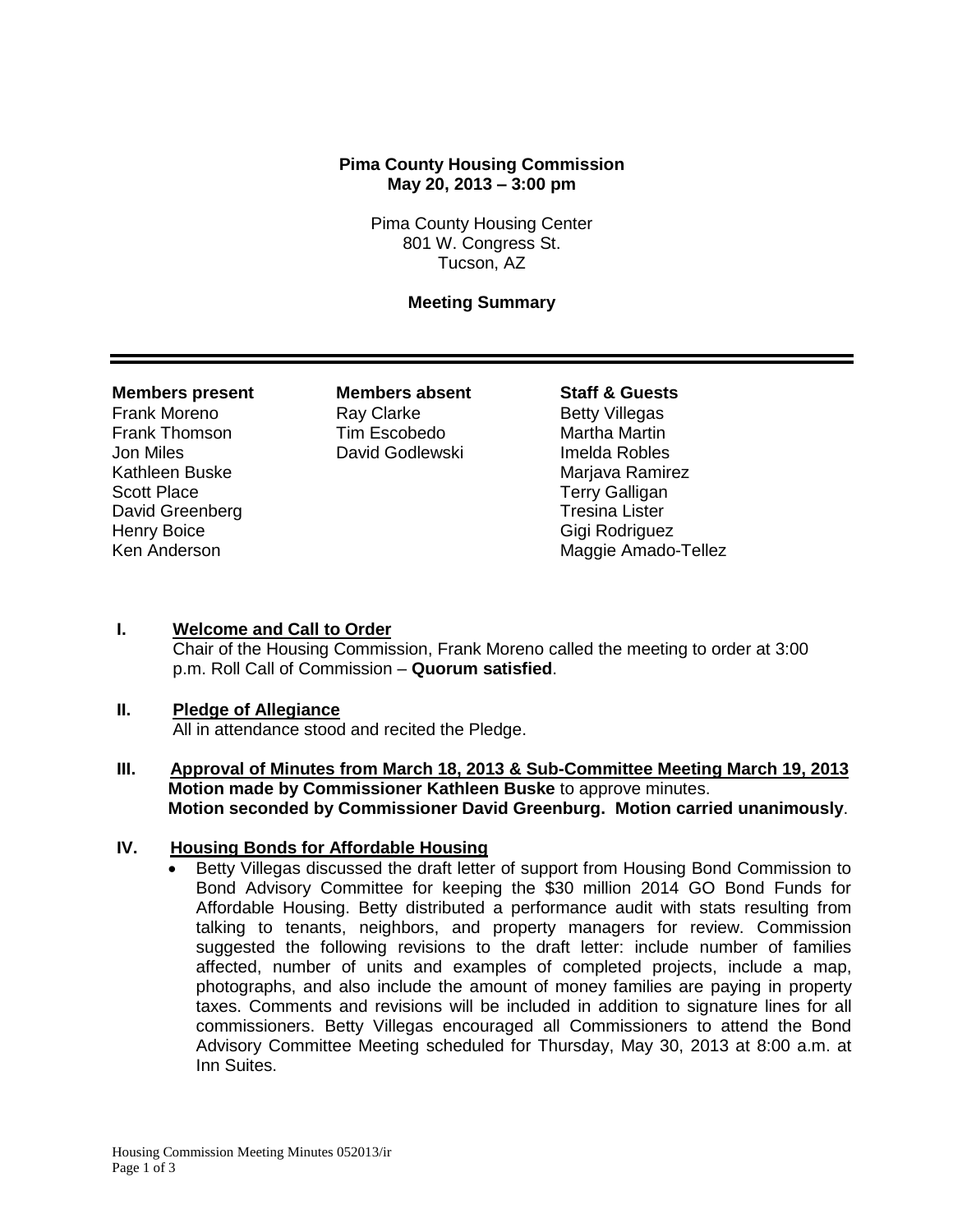- Betty Villegas discussed with Commission the proposed revisions to GO Bond Funds for Affordable Housing Application. Commissioners reviewed key points of changes.
- Review of the proposed Notice of Funding Availability \$750,000.00 in GO Bond Funds for Affordable Housing projects in Pima County. Amount will be for 3 projects with a cap of \$250,000 each. Key changes to the application include: added points for project readiness where funding sources have already been identified and ready to move forward and for homeownership projects. Updated energy efficiency standards and requirement that applicants be in good standing with Pima County, the Arizona Corporation Commission, and Arizona Registrar of Contractors were also added to the application.
- Commission discussed the proposed selection process for GO Bond Funds for Affordable Housing applications received. Announcement will be worded as on Notice: Release date to public May 28, 2013. Applications are due no later than June 28, 2013 at 4:30 p.m. Sealed envelopes containing applications will be opened June 28, 2013 at 4:30 p.m. Staff will first do the underwriting to assure applications meet all thresholds, Commissioners will then be called for sub-committee meeting for review and then follow the same process as before.

**Motion by David Greenberg** to approve the revised Application, Notice, and Process. **Ken Anderson seconded. Motion passed unanimously.**

# **V. Gadsden Company Construction Project**

Quarterly Update on Gadsden Project

- Chuck Lotzar presented on Gadsden project and requested 6 month extension from Housing Commission for meeting funding conditions. Currently, the Gadsden project is in formal process. There was a soft closing (signing of docs) on May 10, 2013 on the loan documents for \$1m loan with AZ MultiBank and Community Investment Corporation (CIC) for land acquisition. Anticipated closing is scheduled for on or about May 22, 2013. Project will be in pre-land development stage within two weeks.
- Staff requested for Commission to submit a memorandum requesting Board of Supervisors approval to commit funds and begin contracting negotiations between all parties with a six month deadline to coincide with extension request. **Motion by Frank Thomson** to "grant project request extension to December 31, 2013 subject to the Commission conditions that have been recommended to date. Also, requested staff draft memorandum to Board of Supervisors to consider approval of funds and begin contract negotiations. **David Greenberg seconded. Motion passed unanimously.**
- **VI. Next Meeting Date**

September 16, 2013

# **VII. Staff Reports**

There were no staff reports.